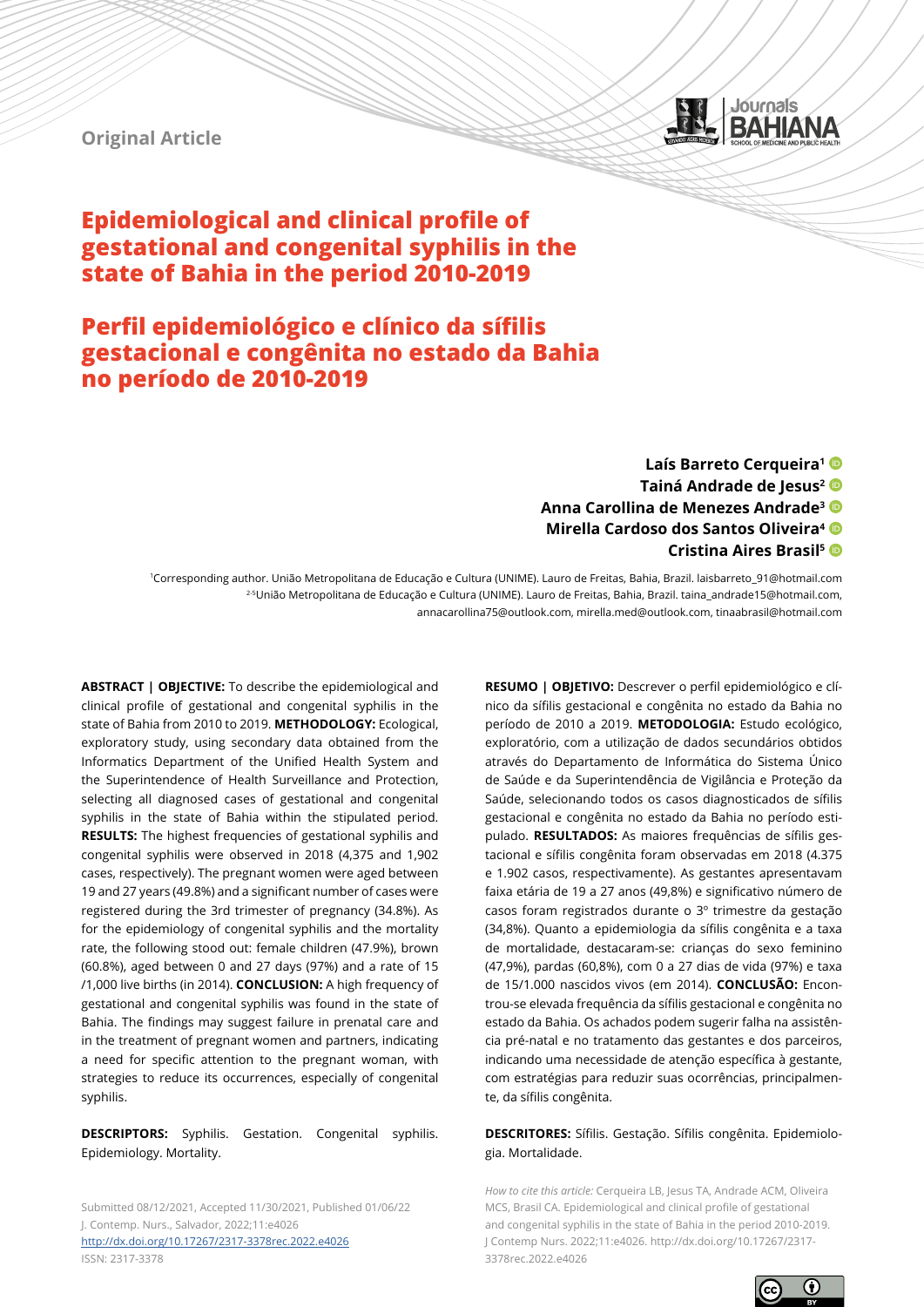## **Introduction**

Syphilis is a sexually transmitted infection (STI) that has about six million new cases a year worldwide.<sup>[1](#page-7-0)</sup> In Brazil, between 2010 and 2017, the detection rate of syphilis in pregnant women increased 4.9 times, from 3.5 to 17.2 cases per 1,00012 live births, with the Northeast region accounting for 16% of the cases recorded in 2017.[2](#page-7-1)

Some conditions have been associated with the high number of pregnant women affected by this pathology, which are: socioeconomic, behavioral, demographic, and healthcare-related factors. The highest incidence rate of syphilis is concentrated in the Americas, accounting for up to 25% of cases occurring worldwide annually.[2](#page-7-1)

Among the consequences of untreated syphilis in pregnant women, it is estimated that 40% will result in miscarriage, 11% will have full-term fetal death as an outcome, and 13% will imply premature births or low birth weight. About 20% of newborns (NB) will be symptomatic at birth. Pregnant women treated adequately during prenatal care (PN) are diagnosed with a congenital infection in only 1 to 2% of cases, while those not properly treated total 70 to 100% of the occurrences of congenital syphilis (CS). $1$ 

Therefore, it is worth noting that syphilis is characterized as infectious morbidity, with Treponema pallidum as an etiological agent. It is a bacterium transmitted to the mother sexually, by hemotransfusion, by contact with mucocutaneous lesions, and transplacentally, in the case of congenital syphilis  $(CS).3$  $(CS).3$ 

Treponema infection is polymorphic that alternates symptomatic and asymptomatic periods in which the only finding is positive serology. The detection, consequently, is made by serological screening of pregnant women with non-treponemal $4$  tests, commonly the venereal disease research laboratory (VDRL), and the rapid plasm reagin test. Although almost all Brazilian pregnant women (98%) start prenatal care, it is estimated that at least 10% of them do not perform a single serological test for syphilis.<sup>[5](#page-8-0)</sup>

In congenital forms and pregnant women, the disease is of compulsory notification, being mandatory, professionals in the area notify it, and its non-observance confers violation of healthcare legislation.<sup>6</sup> When detected, treatment with penicillin G benzathenia, both parent and their sexual partner, is the best method to prevent congenital syphilis, which is considered, in epidemiological terms, an indicator of the quality of prenatal care of a population.<sup>[2](#page-7-1)</sup>

However, national studies have indicated that prenatal care in the country does not have satisfactory quality, considering the number of prenatal consultations and the beginning of follow-up and the criteria for performing routine tests and guidelines on delivery and breastfeeding. When evaluating the structure of health units and the processes in the development of prenatal actions, there were also inadequacies in this care, with problems in access, in the performance of health promotion actions, and the quality of individual and collective care offered to pregnant women.<sup>[7](#page-8-1)</sup>

According to the Epidemiological Bulletin of Syphilis, proposed by the Health Department of the State of Bahia -SESAB<sup>[8](#page-8-2)</sup>, from 2012 to 2018, 17,057 cases of gestational syphilis were reported in the state, while in 2019, preliminary data showed notification of 2,814 cases of syphilis in pregnant women. Furthermore, data from the Notifiable Diseases System (SINAN) showed that in 2013 alone, Brazil had 4,877 confirmed cases of congenital syphilis, with Bahia being the state with the representativeness of 258 cases.<sup>[9](#page-8-3)</sup>

In Bahia, the number of studies that unite the epidemiological and clinical profile of syphilis in pregnant women and the congenital form is relatively scarce. Although local epidemiology is significant, their relationship and the factors that influence them are still limited. Thus, knowledge about the performance, effectiveness, prenatal follow-up, and appropriate treatment for syphilis in the sociodemographic context of women, in addition to factors such as the age of the pregnant woman and the child affected, race/color, level of education, and other elements that contribute directly and indirectly, can contribute to the establishment of strategies for coping.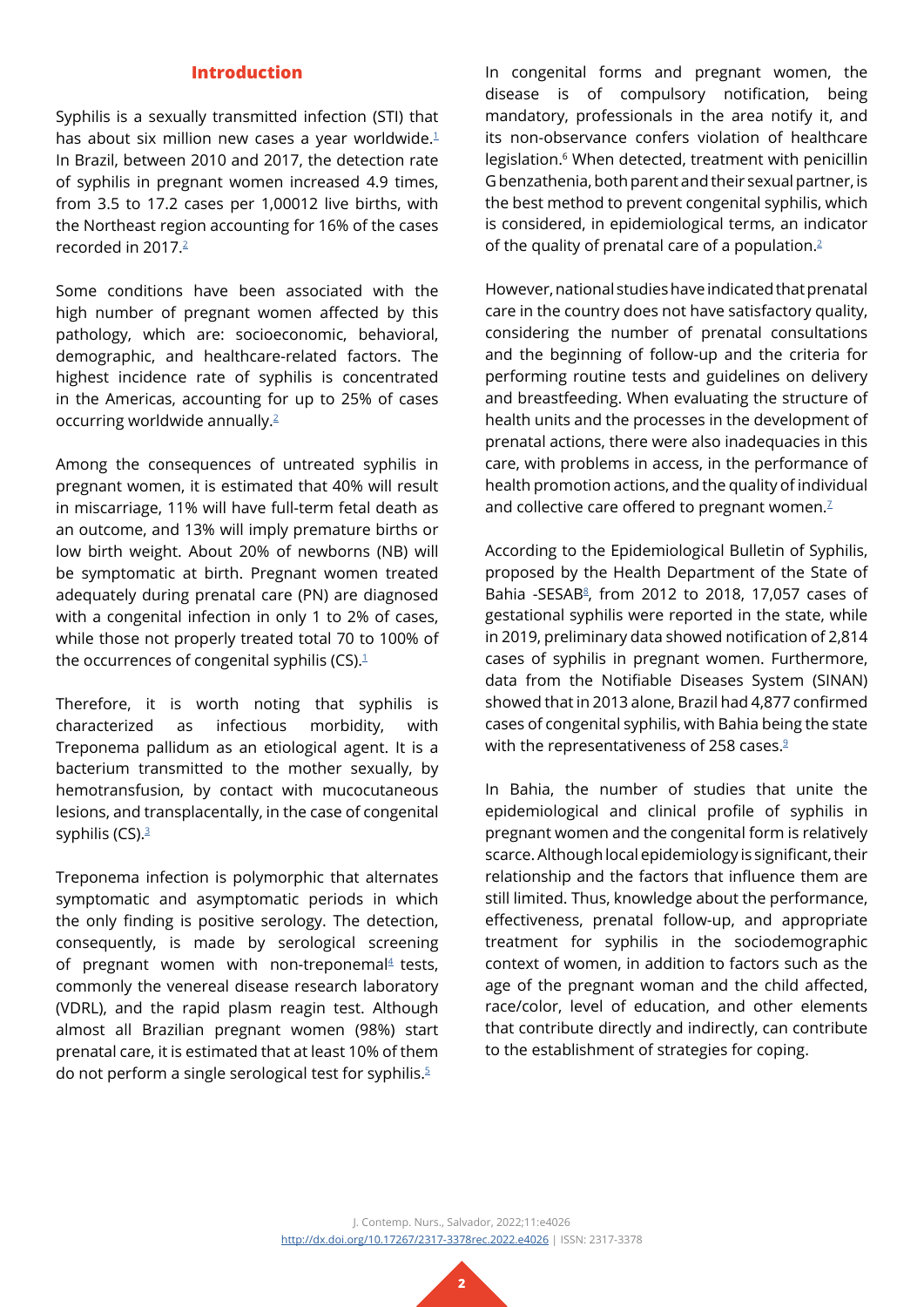Thus, this study aimed to describe the epidemiological and clinical profile of gestational and congenital syphilis in the state of Bahia from 2010 to 2019.

### **Method**

This is an exploratory ecological study, which data was obtained through access to tabnet databases (Health Information), made available by the Department of Informatics of the Unified Health System and Suvisa (Superintendence of Surveillance and Health Protection), at electronic addresses (http://www2. datasus.gov.br/DATASUS/) and (http://www.saude. ba.gov.br/suvisa/), respectively, which were accessed on 09/18/2020, 09/22/2020 and 24/09/2020.

Through Tabnet, access was made following the research order: health information, epidemiological information and morbidity, diseases and diseases of notification – 2007 onwards (SINAN) and selected the options individually, gestational syphilis and congenital syphilis, in addition to the coverage in Bahia.

The studied population corresponds to all cases of gestational syphilis diagnosed and registered in 2010-2019 and all reports of congenital syphilis in 2010-2019 in Bahia. This time interval stipulated for the search is equivalent to the period prior to the beginning of this project, in association with the availability of the data attached to the systems.

The information was systematized according to the epidemiology of congenital syphilis, regarding gender, age group of the child, which covers the first years of life (0- 1 year), race/ color, maternal syphilis, and treatment of the partner. Similarly, the epidemiological variables of gestational syphilis correspond to the age group of the pregnant woman,

race/color, level of education, period of pregnancy, and partner treated. The following exclusion criteria were adopted: acquired syphilis, without association with the gestational period and age, in year for congenital syphilis.

To calculate the rate of detection of syphilis in pregnant women, we used the number of cases of syphilis detected in pregnant women in a given year of notification and place, multiplied by 1,000 and divided by the total number of live births living in the same place and the same year. In addition, the mortality rate due to congenital syphilis was calculated, with the ratio of the number of deaths due to congenital syphilis to every 1,000 live births in the geographic space in a given period. These calculations were obtained from the Information System on Live Births (SINASC) and the Mortality Information System (SIM).

The data demonstrated were configured through the Microsoft Office Excel 2016 platform, and thus, a descriptive statistical analysis was performed to identify the general and specific characteristics of the sample studied. The results were represented through tables and figures, also formulated by Microsoft Office Excel 2016. There were no inferential analyses.

Open secondary data were used, in which a referral to the Research Ethics Committee is waived.

# **Findings**

Among the reported cases, 22,407 records of gestational syphilis were noted in Bahia, in the period 2010-2019. According to Figure 1, there is a proportional increase between the number of cases per place of residence and the years of diagnosis, except in 2018, when a higher frequency of cases is obtained.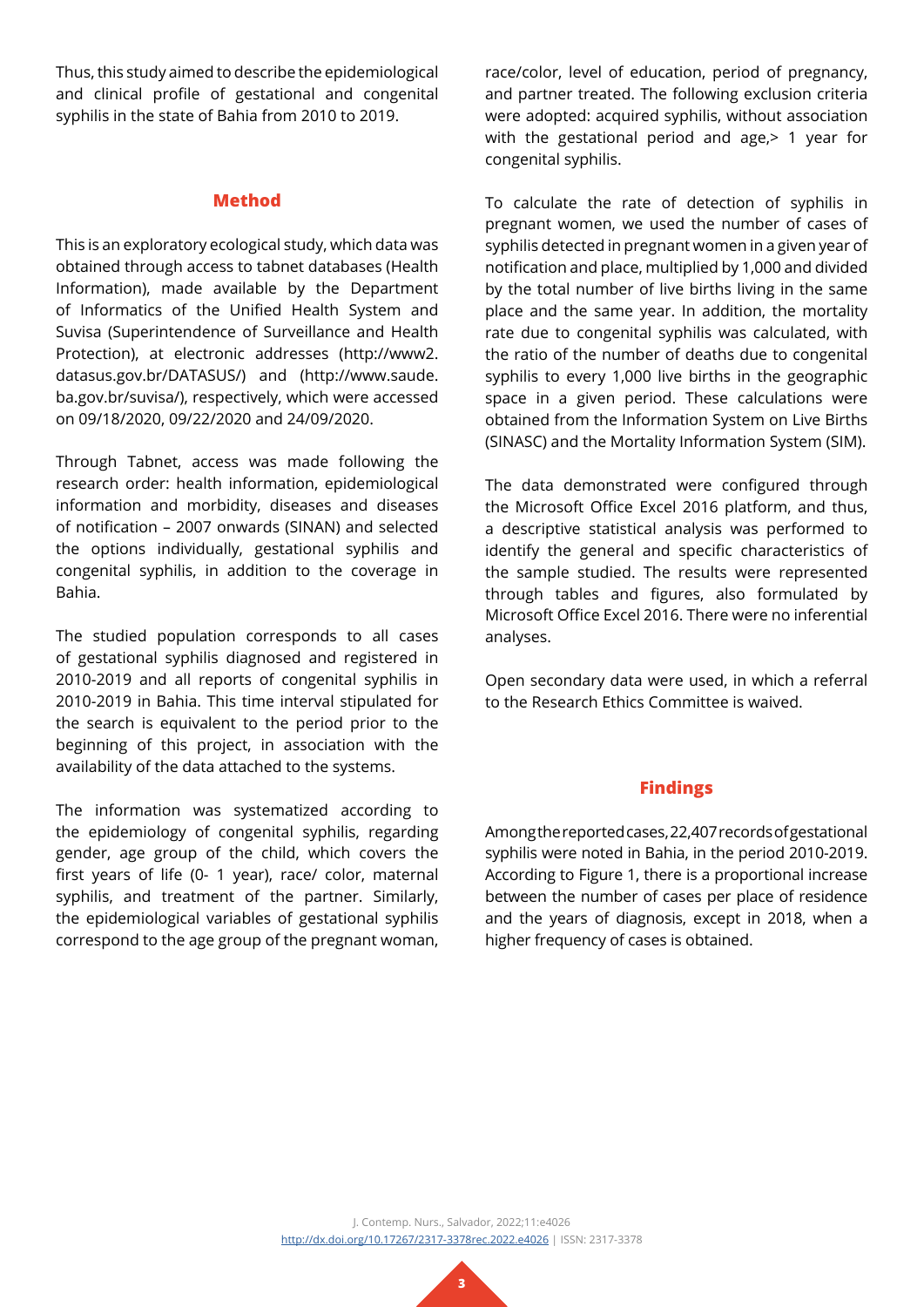#### **Figure 1.** Total cases of Gestational Syphilis reported in Bahia, 2010-2019



Source: SESAB/SUVISA/DIVEP/SINAN - Notifiable Diseases Information System.

Table 1 shows a total of 17,439 occurrences of pregnant women with syphilis in Bahia between 2010 and 2019, with values in progression of both cases and years. There was an increase in frequency and detection rate in 2018 and a decrease in cases in 2019, compared to the years between 2013-2018.

| Year                                         | 2010 | 2011 | 2012 | 2013  | 2014  | 2015  | 2016  | 2017  | 2018  | 2019 |
|----------------------------------------------|------|------|------|-------|-------|-------|-------|-------|-------|------|
|                                              |      |      |      |       |       |       |       |       |       |      |
| Cases of<br>Syphilis in<br>Pregnant<br>Women | 523  | 786  | 957  | 1.317 | 1.747 | 1.977 | 2.495 | 2.808 | 3.866 | 963  |
| Detection<br>Rate                            | 2,5  | 3,7  | 4,6  | 6,5   | 8,6   | 9,6   | 12,5  | 13,8  | 18,9  | ۰    |

**Table 1.** Cases and detection rate of syphilis in pregnant women in Bahia, 2010-2019

Detection rate: per 1,000 live births

Source: MS/SVS/DCCI - Department of Chronic Diseases and Sexually Transmitted Infections.

Table 2 shows the main epidemiological characteristics of the population with gestational syphilis in Bahia, found in Suvisa and DATASUS, in the period 2010-2019. Regarding the age group, there is a higher prevalence of gestational syphilis between 19 and 27 years of age, with 11,161 (49.9%) reported cases. According to race/ color, there was a higher prevalence among browns, with 13,509 registered cases (60.3%) and a lower prevalence among the indigenous race, equivalent to 91 cases (0.4%) in Bahia, in the period analyzed. When analyzing the mother's schooling, a higher value of reported cases of gestational syphilis is observed, corresponding to the 5th to 8th incomplete grade of elementary school, with 4,601 cases (20.5%). Regarding gestational age, there was a higher detection of cases during the third trimester, with 6,411 notifications (34.8%), and regarding the partner treated, a greater number of untreated partners were observed, with 9,739 cases (43.5%).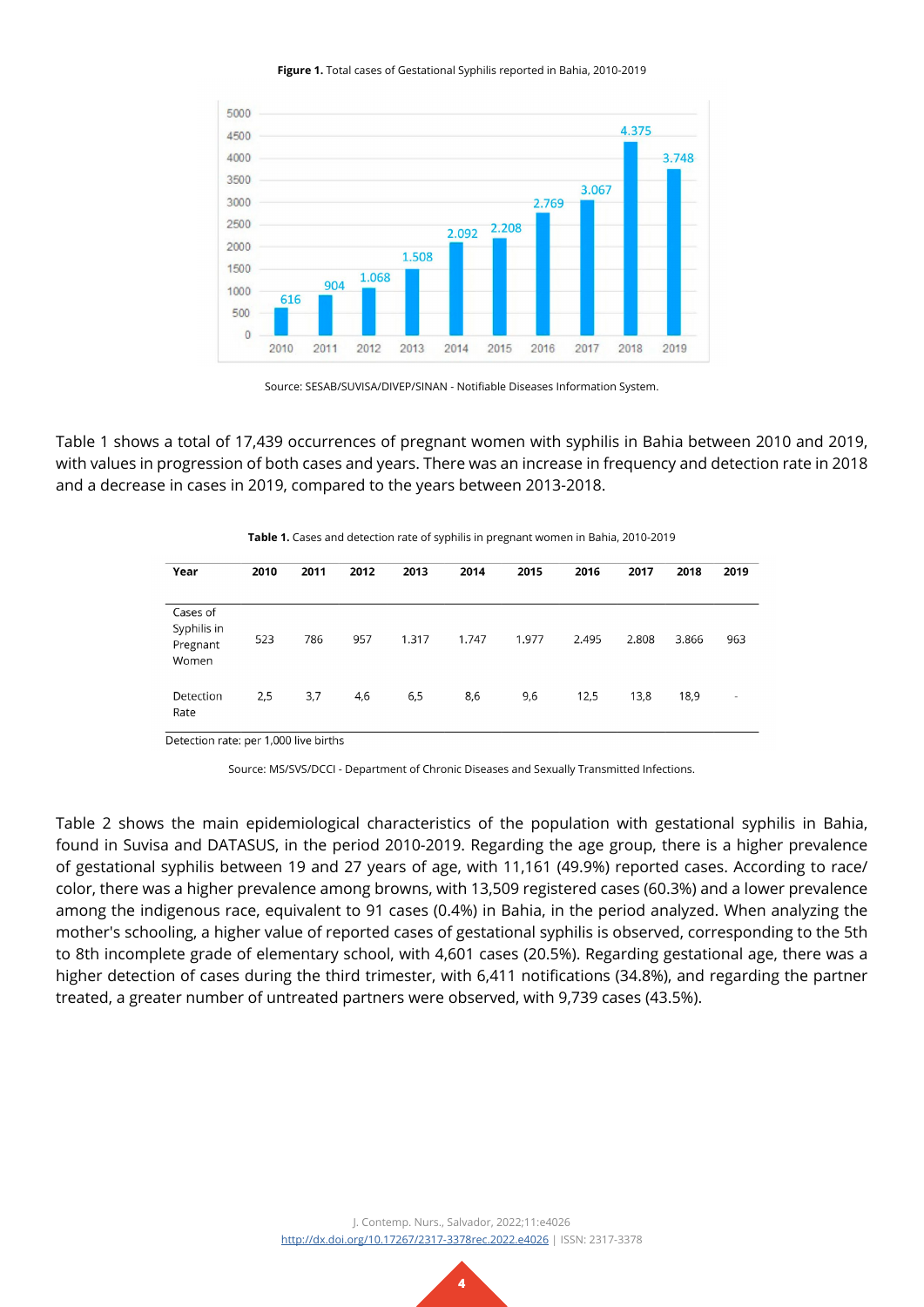**Table 2.** Epidemiological characteristics of the population with gestational syphilis in Bahia between 2010-2019

| <b>Variables</b>                               | N (22,407) | %    |  |
|------------------------------------------------|------------|------|--|
| Age group                                      |            |      |  |
| 10 to 18 years                                 | 4.158      | 18,5 |  |
| 19 to 27 years                                 | 11.161     | 49,8 |  |
| 28 to 35 years                                 | 5.272      | 23,5 |  |
| 36 to 49 years old                             | 1.811      | 8,0  |  |
| Race/color                                     |            |      |  |
| White                                          | 1.473      | 6,6  |  |
| Black                                          | 4.614      | 20,6 |  |
| Yellow                                         | 211        | 0,9  |  |
| <b>Brown</b>                                   | 13.509     | 60,3 |  |
| Indigenous                                     | 91         | 0,4  |  |
| Ign/White                                      | 2.509      | 11,2 |  |
| <b>Schooling</b>                               |            |      |  |
| Illiterate                                     | 225        | 1,0  |  |
| 1st to 4th incomplete elementary school series | 1.582      | 7,1  |  |
| 4th complete series of elementary school       | 941        | 4,2  |  |
| 5th to 8th incomplete elementary school        | 4.601      | 20,5 |  |
| Complete elementary school                     | 1.445      | 6,4  |  |
| Incomplete high school                         | 2.356      | 10,5 |  |
| Complete high school                           | 2.842      | 12,7 |  |
| Incomplete higher education                    | 187        | 0,8  |  |
| Complete higher education                      | 110        | 0,5  |  |
| Ign/White                                      | 8.115      | 36,2 |  |
| <b>Gestational age</b>                         |            |      |  |
| 1st Quarter                                    | 3.876      | 21,0 |  |
| 2nd Quarter                                    | 6.038      | 32,8 |  |
| 3rd Quarter                                    | 6.411      | 34,8 |  |
| Gestational Age Ignored                        | 2.111      | 11,4 |  |
| <b>Treated partner</b>                         |            |      |  |
| Yes                                            | 5.931      | 26,5 |  |
| <b>No</b>                                      | 9.739      | 43,5 |  |
| Ign/White                                      | 6.737      | 30,0 |  |

Source: SESAB/SUVISA/DIVEP/SIVAN - Notifiable Diseases Information System MS/SVS/DCCI - Department of Chronic Diseases and Sexually Transmitted Infections

Between 2010 and 2019, in Bahia, 12,183 cases of congenital syphilis were also reported, with a higher peak in 2018, equivalent to 1902 registered cases and a mortality rate of 8.93/1,000 live births in this period, with a higher rate in 2014 (15/1,000 live births) (Table 3).

| Year | <b>Number of cases</b> | <b>Mortality rate</b><br>(1000 live births) |
|------|------------------------|---------------------------------------------|
| 2010 | 403                    | 2,48                                        |
| 2011 | 559                    | 12,5                                        |
| 2012 | 679                    | 11,7                                        |
| 2013 | 934                    | 6,42                                        |
| 2014 | 1.199                  | 15,0                                        |
| 2015 | 1.484                  | 9,43                                        |
| 2016 | 1.808                  | 7,19                                        |
| 2017 | 1.779                  | 7,86                                        |
| 2018 | 1.902                  | 8,93                                        |
| 2019 | 1.433                  | 3,48                                        |

**Table 3.** Total cases of Congenital Syphilis and mortality rate due to Congenital Syphilis in Bahia 2010-2019

Source: SESAB/SUVISA/DIVEP/SINAN - Notifiable Diseases Information System

J. Contemp. Nurs., Salvador, 2022;11:e4026 <http://dx.doi.org/10.17267/2317-3378rec.2022.e4026>| ISSN: 2317-3378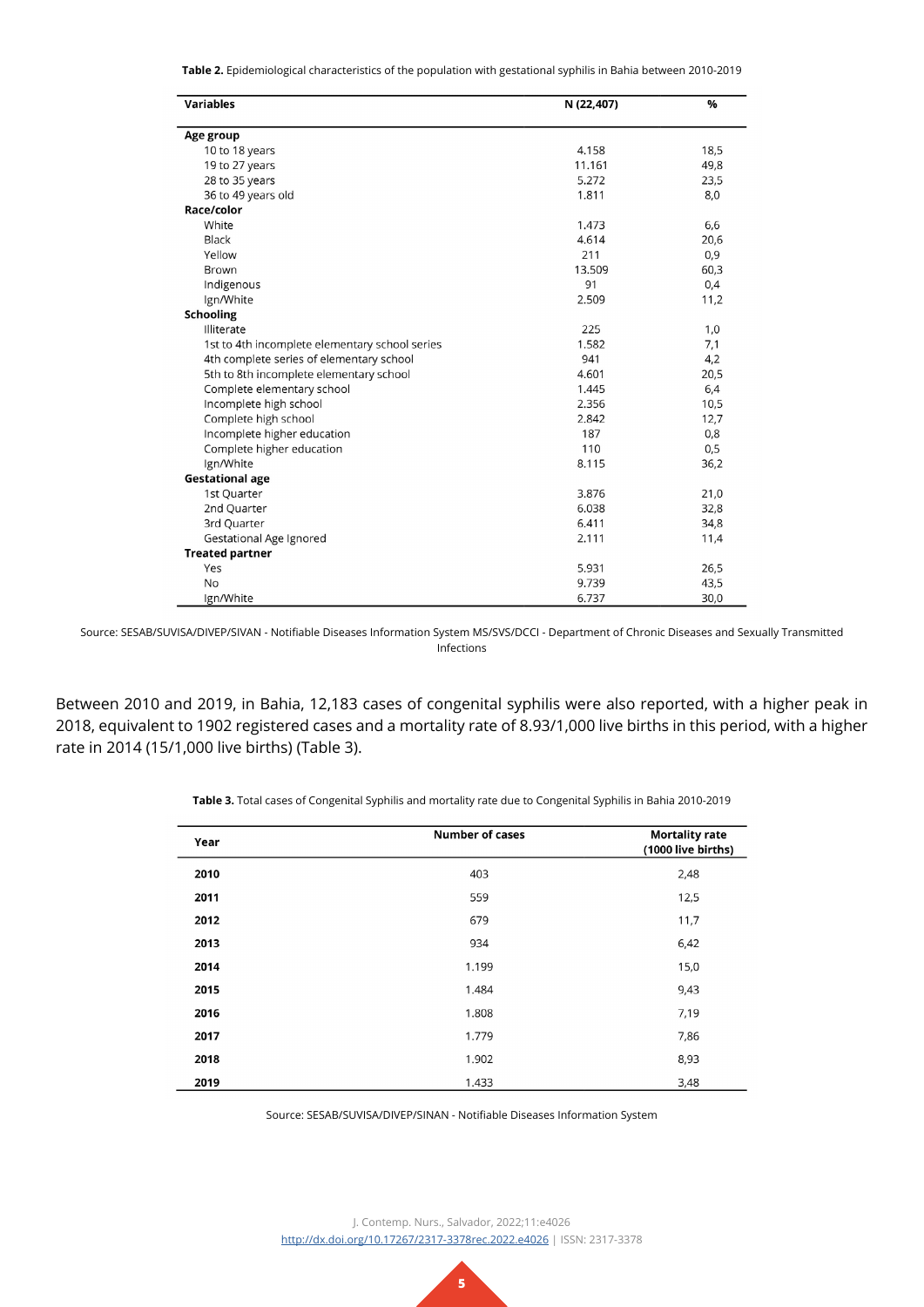Table 4 presents data on the epidemiological characteristics of the population in relation to congenital syphilis obtained in Suvisa and DATASUS, in the period 2010-2018, in Bahia. Between the years 2010-2018, the reported cases of congenital syphilis showed a predominance of females, with 4,179 cases (47.9%), while males had 3,763 notifications (43.1%). In relation to the age group, there was a higher occurrence in the period from 0 to 27 days of life, with 8,459 cases (97%). As for race/color, the predominance occurred in the brown race with 5,300 cases (60.8%). In addition, it was noted that maternal syphilis presented higher detection of the disease during prenatal care, with 3,967 records (45.5%), followed by detection at the time of delivery, with 2,737 reported cases (31.4%). Finally, there was a predominance of the absence of treatment of the partner, registering 4,880 cases (56%).

| Variable                              | N (8,714) | %     |
|---------------------------------------|-----------|-------|
| Sex                                   |           |       |
| Male                                  | 3.763     | 43,1  |
| Female                                | 4.179     | 47,9  |
| Ign/White                             | 772       | 8,85  |
| Age group                             |           |       |
| 0 to 27 days                          | 8.459     | 97,0  |
| 28 to 364 days                        | 235       | 2,69  |
| Race/color                            |           |       |
| White                                 | 385       | 4,41  |
| Black                                 | 595       | 6,82  |
| Brown                                 | 5.300     | 60,8  |
| Yellow                                | 33        | 0,37  |
| Indigenous                            | 12        | 0,13  |
| Ign/White                             | 2.389     | 27,4  |
| <b>Diagnosis of maternal syphilis</b> |           |       |
| During prenatal care                  | 3.967     | 45,5  |
| At the time of delivery               | 2.737     | 31,4  |
| Postpartum                            | 1.253     | 14,37 |
| Unrealized                            | 54        | 0,61  |
| Ign/White                             | 703       | 8,06  |
| <b>Partner treatment</b>              |           |       |
| Yes                                   | 1.303     | 14,95 |
| <b>No</b>                             | 4.880     | 56,0  |
| Ign/White                             | 2.533     | 29,0  |

**Table 4.** Epidemiological characteristics of the population in relation to congenital syphilis in Bahia between 2010-2018

Source: Ministry of Health/SVS - Notifiable Diseases Information System - Sinan Net.

## **Discussion**

The study presents data that correlate gestational syphilis and congenital syphilis in the state of Bahia, revealing how much of an important public health problem it is, along with the need for prenatal care with due treatment of infected partners, and the importance of training health professionals in the correct approach to infection ever since pregnancy, in order to prevent complications, such as the progression to congenital syphilis and possible death.

The results of the research showed a progressive increase in syphilis notifications in pregnant women treated in the state of Bahia during the stipulated period; the findings were not directly related to the age of the women, but there was a high presence in the age group from 19 to 27 years, in brown women who did not complete elementary school. A similar pattern was found in other states, such as Maranhão, where there is a higher prevalence of infection in young pregnant women (20 to 24 years old), brown women, with low schooling and housewives<sup>10</sup>, also emphasizing that pregnant women with declared schooling had between 4 and 7 years of schooling, equivalent to incomplete 1st to 4th-grade courses.<sup>11</sup> On the other hand, a study pointed out that pregnant women under the age of 20 years were at higher risk of acquiring the infection during pregnancy, which can be explained by the vulnerability of the adolescent population, more exposed to sexually transmitted diseases, since it is a phase of age, emotional and cognitive immaturity, in addition to a period of discoveries and great influence of social groups.<sup>[12](#page-8-6)</sup>

> J. Contemp. Nurs., Salvador, 2022;11:e4026 <http://dx.doi.org/10.17267/2317-3378rec.2022.e4026>| ISSN: 2317-3378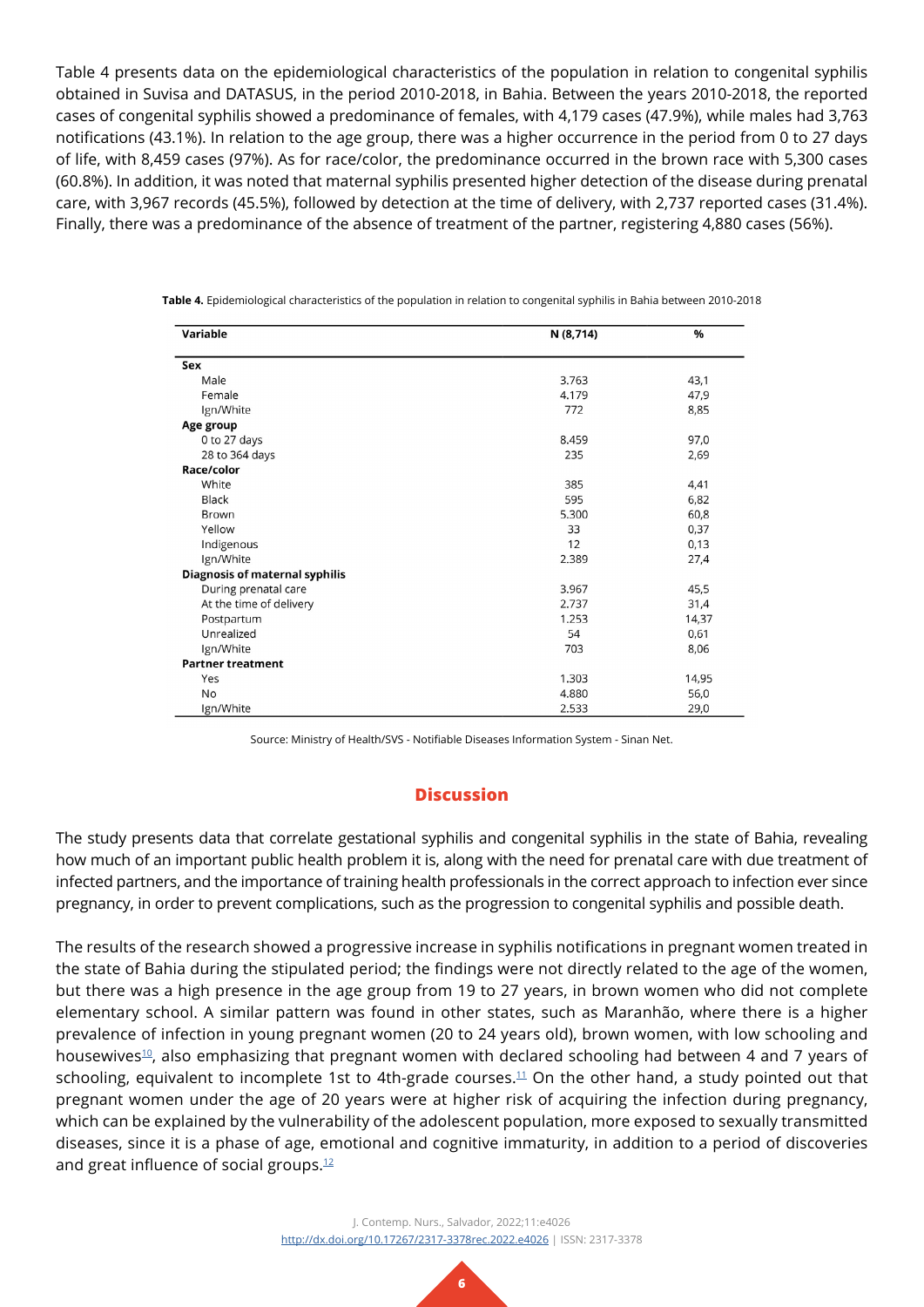Thus, these epidemiological data suggest how much the social, economic, and educational context can influence access to health, knowledge, and prevention against the disease. However, it cannot be affirmed that syphilis is a risk condition exclusively of poorer populations, on the contrary, regardless of social or economic condition, everyone can acquire the infection, but the risk is higher in more vulnerable $12$ populations.

Regarding the variable, gestational age, a higher number of syphilis records was shown in the third trimester. Similar to the findings of this research, the study by Conceição, Câmara, and Pereira<sup>[10](#page-8-4)</sup> also identified a high frequency of syphilis diagnoses in the third trimester of pregnancy. This diagnosis, however, is considered late and may be related to the late onset of prenatal care in pregnant women. Research conducted in China observed that women with less schooling had their first prenatal visit at 28 weeks of gestation or later, although the incidence of congenital syphilis among women who received treatment before 28 weeks was significantly lower than those who had treatment only after 28 weeks or no treatment. $13$ 

It should be noted that this research found a higher prevalence of untreated partners. This finding is important to the extent to which situation can contribute to cases of reinfection of pregnant women, reinforcing the importance of performing the diagnosis and treatment of the sexual partner during the woman's prenatal care. According to the results presented, a randomized clinical trial concluded that only 18.3% of the partners of pregnant women with positive tests for syphilis received treatment, and the partners of men who did not attend the test had worse delivery results. However, it was also observed an underestimation of the number of men treated, since 15% of them attended for treatment without notifying their partner; therefore, there may be several reasons for the low frequency of these, including mothers who did not inform men, informed partner, but who did not attend and partner who attends, but does not tell the woman. $14$ 

It is emphasized, therefore, that the treatment of the partner is essential to avoid the reinfection of the pregnant woman, being the non-performance of this treatment, or the performance of inadequate treatment, one of the criteria adopted by the Ministry of Health for the definition of a case of congenital syphilis.<sup>15</sup>

In the present study, we also pointed out an increasing number of cases of congenital syphilis in Bahia, between 2010-2018, with higher notifications in female children, aged 0 to 27 days of life, brown and with mothers who were diagnosed in prenatal care. This last data generates a doubt regarding the correct performance of prenatal care and the conduction for the treatment of pregnant women. In this perspective, Conceição, Câmara, and Pereira<sup>[10](#page-8-4)</sup> refer to a predominance of congenital syphilis in children born to mothers who underwent prenatal follow-up, but that the diagnosis of maternal infection occurred, mainly, during childbirth or curettage, which proved late and configured a failure in prenatal care for the correct management of the infection.

In addition, children with congenital syphilis in Bahia, in the period 2010-2013, had up to 6 days of life (94.7%), 52 (3.3%) had 7-27 days, and 33 (2.1%) had between 28 days and  $\leq 1$  year<sup>[9](#page-8-3)</sup> and, according to the reports of congenital syphilis, 45.63% of the partners of pregnant women diagnosed with gestational syphilis did not undergo treatment and in 8.74% of the notifications were not informed of the treatment, indicating an increase in the number of untreated individuals.[3](#page-7-2)

However, these data are far from what the Pan American Health Organization (PAHO) advocates as a goal for eliminating congenital syphilis in the Americas, defined as the occurrence of fewer than 0.5 cases per 1,000 live births. In order to achieve these objectives, that is determined to ensure sustained political commitment and promotion, increase access and quality to health services for mothers and newborns, detect and treat pregnant women and their partners, and establish surveillance, monitoring, and evaluation<sup>[16](#page-8-10)</sup> systems.

As for congenital syphilis and mortality rate complications, research analyses in the United States showed a high continuous risk of complications of congenital syphilis, and in 2016, deaths caused by it (including stillbirths) exceeded syphilis deaths among adults. However, cases in adults exceeded congenital cases by a factor of 100. $1/12$  Similarly, data obtained from Brazilian studies showed that the average rates of infant mortality, miscarriage, stillbirths per year and region increased during the evaluation period (2010-2015). Furthermore, significant differences were detected in infant death due to congenital syphilis compared to the average mortality rate for

J. Contemp. Nurs., Salvador, 2022;11:e4026 <http://dx.doi.org/10.17267/2317-3378rec.2022.e4026>| ISSN: 2317-3378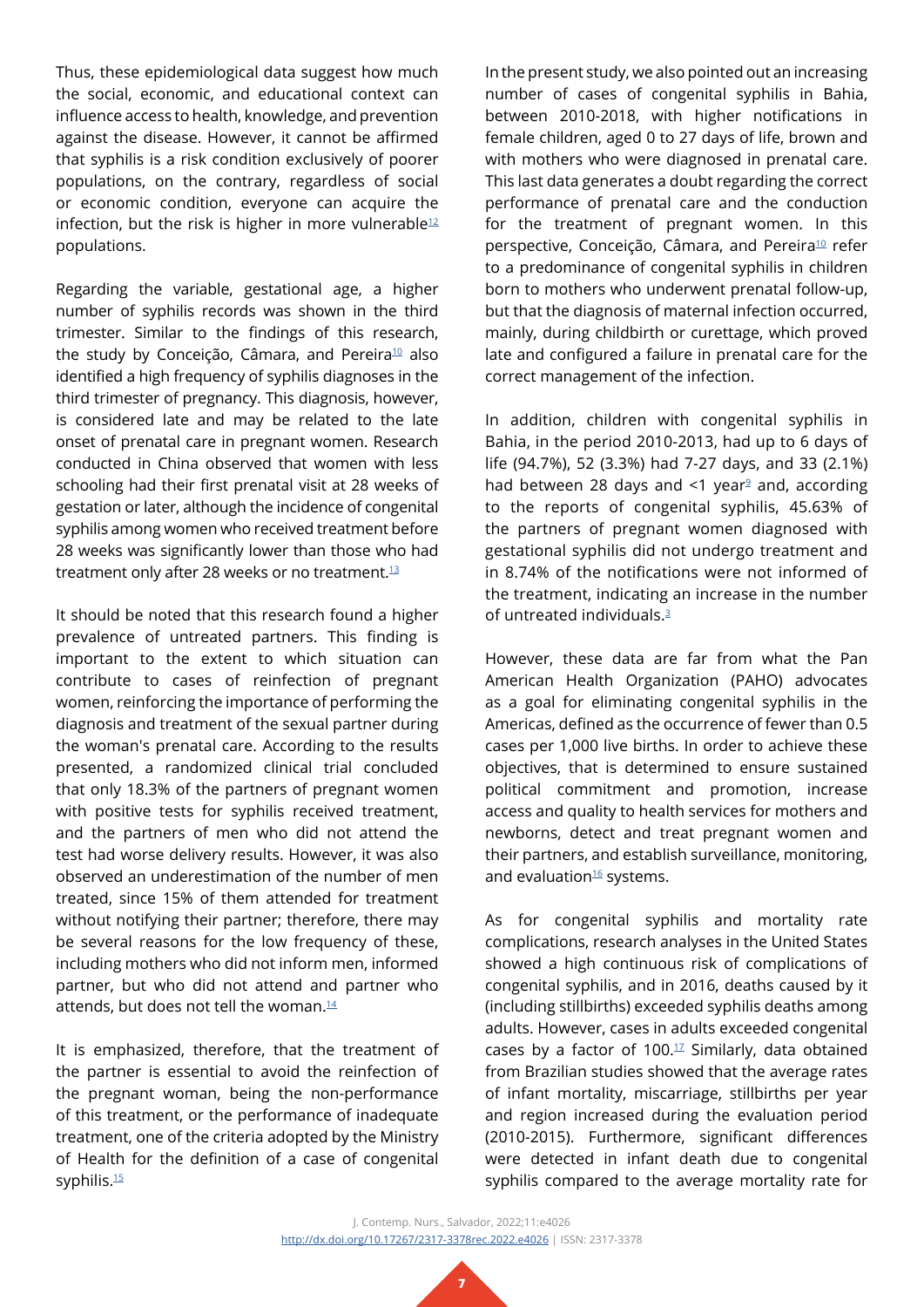children  $\leq$  1 year old<sup>18</sup>, and babies born to mothers not treated with syphilis had 10% more deaths than those born by mothers without syphilis.

The abovementioned data suggest that a considerable burden of mortality is currently neglected due to short follow-up periods.<sup>[19](#page-8-13)</sup> However, information on mortality from congenital syphilis is still restricted in the literature, and according to Saraceni et al.<sup>[20](#page-8-14)</sup>, in Brazil, only a few states of the Federation provide information on perinatal mortality, and therefore, little is known about the magnitude of late fetal mortality.

The limitations found in our study are related to the use of secondary data, which makes it susceptible to filling failures or incomplete data in the notification forms, with a probability of underreporting and underreporting and, consequently, poor quality the recorded information. Thus, using a database system to analyze the magnitude of mortality from congenital syphilis is not sufficient due to the lack of uniformity in the records of deaths between SIM and SINAN. It is also worth noting that few studies are focusing on congenital syphilis in the state of Bahia.

# **Conclusion**

In short, there was a significant growth of gestational syphilis and congenital syphilis until 2018, characterizing the infection in young pregnant women with low schooling, who perform prenatal care late, and that the partners are not treated, revealing the fragility of prenatal care provided to pregnant women, which is essential to prevent vertical transmission. Regarding the prevalence of congenital syphilis, there was a predominance in children in the neonatal, female, and brown periods, which most mothers had had prenatal care.

Based on these data, it is essential to adopt measures in order to qualify the surveillance of gestational and congenital syphilis and improve care, aiming to improve the knowledge and practices of early selfcare of these pregnant women, screening and correct treatment, not only of her as a partner, if it is infected, thus promoting effective follow-up from prenatal care to the time of delivery; thus, vertical transmission is avoided, and reduced mortality rates from congenital syphilis are promoted.

#### **Acknowledgements**

We first thank God for granting wisdom, health, and opportunities throughout life and in the academic trajectory; to each member of the group, for their dedication, effort, and empathy during the construction of the research; the advisor, Cristina Brasil, and other teachers, for the transmission of knowledge and support in the preparation of the study; and to all who directly or indirectly contributed knowledge, tips, and words of encouragement in this process.

### **Authors' contributions**

Cerqueira LB participated in the conception, design, search, and statistical analysis of the research data, interpretation of the results, writing, reviewing, and forwarding the scientific article. Andrade ACM participated in the conception, design, structuring of the introduction and methodology, and formatting of the scientific article. Oliveira MCS participated in the conception, design, search, and statistical analysis of the research data and interpretation of the results of the scientific article. Jesus TA participated in the conception, design, structuring of the introduction and methodology, and writing and reviewing the scientific article. Brasil CA participated in the orientation of all stages of construction of the scientific article.

### **Conflict of interest**

No financial, legal or political conflict involving third parties (government, companies and private foundations, etc.) has been declared for any aspect of the work submitted (including, but not limited to grants and financing, participation in advisory board, study design, manuscript preparation, statistical analysis, etc.).

### **References**

<span id="page-7-0"></span>1. Silva GM, Silva MAP, Martins DC, Pesce GB, Mendonça RR, Fernandes CAM. Gestational and congenital syphilis: incidence and factors associatedwith vertical transmission. Saud Pesq. 2021;14(2):369–82. [https://doi.org/10.17765/2176-](https://doi.org/10.17765/2176-9206.2021v14n2e8837) [9206.2021v14n2e8837](https://doi.org/10.17765/2176-9206.2021v14n2e8837)

<span id="page-7-1"></span>2. Silva NCP, Carvalho KBS, Chaves KZC. Gestational syphilis in a public maternity hospital in Brazilian Northeast region countryside. Femina [Internet]. 2021;49(1)58-64. Available from: <https://pesquisa.bvsalud.org/portal/resource/pt/biblio-1146935>

<span id="page-7-2"></span>3. Favero MLDC, Ribas KAW, Costa MCD, Bonafé SM. Congenital and gestational syphilis: notification and pre-natal care. Arq Health Sci. 2019;26(1):2–8. [https://doi.org/10.17696/2318-](https://doi.org/10.17696/2318-3691.26.1.2019.1137) [3691.26.1.2019.1137](https://doi.org/10.17696/2318-3691.26.1.2019.1137)

<span id="page-7-3"></span>4. Bernardi LE, Ramos MC, Silva MSN, Rossetti MLR. Pilot Evaluation of a rapid immunochromatographic test for the diagnosis of gestational syphilis. DST-J Bras Doenças Sex Transm [Internet]. 2017;29(3):106–9. Available from: [https://pesquisa.](https://pesquisa.bvsalud.org/portal/resource/pt/biblio-879139) [bvsalud.org/portal/resource/pt/biblio-879139](https://pesquisa.bvsalud.org/portal/resource/pt/biblio-879139)

J. Contemp. Nurs., Salvador, 2022;11:e4026 <http://dx.doi.org/10.17267/2317-3378rec.2022.e4026>| ISSN: 2317-3378